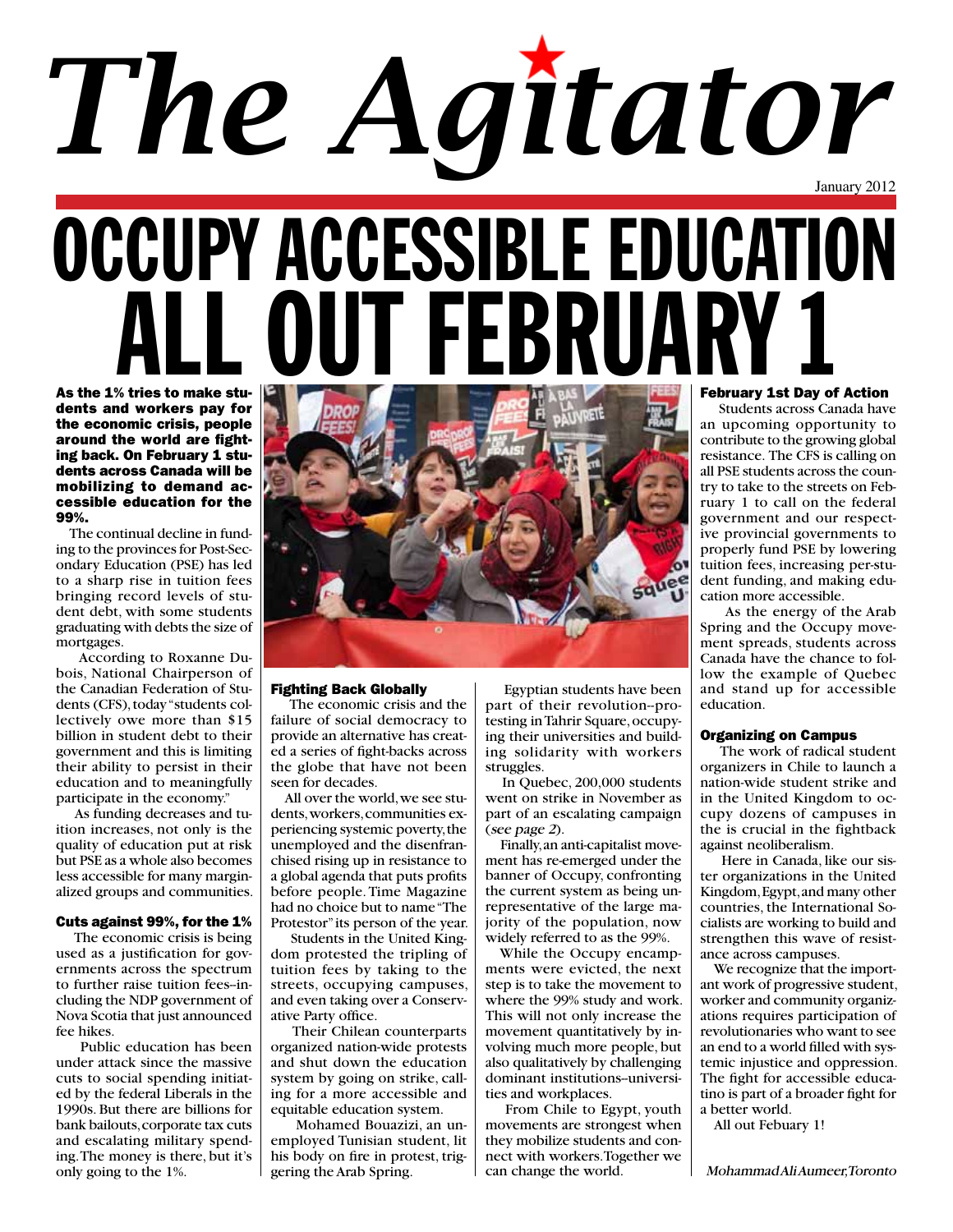# Quebec students strike

In 2005 nearly a quar- ter of a million Que- bec students went on strike and defeated the government's cuts to education. Facing new auster- ity measures, Quebec students are again striking, offering les-<br>sons for campus organ-<br>izing across Canada.

### **Resisting neolib-<br>eralism and war<br>The successful 2005 stu-**

dent strike in Quebec took place in the context of broader social movements.

 In 2000 the Quebec women's movement organ- ized the World March of Women. In 2001, 70,000 people across Canada and Quebec joined mass protests in Quebec City against the Free Trade Area of the Americas. In 2003 the anti-war movement across the country reached its pinnacle in Quebec, where a quarter of a mil-<br>lion people took to the streets--forcing the Liberal government to say no to the war in Iraq. In 2004 Quebec had its biggest May Day protest ever, with ing against neoliberalism.

 These movements also gave rise to a new left political party, Québec solidaire.

#### The 2005 strike

 Quebec Liberal Premier Jean Charest campaigned in 2003 with a promise to freeze tuition fees. Once in power, Charest went back on his word in the spring of 2004, transforming \$103 million of grants into loans, nearly doubling the debt of Quebec's poorest students.

 This triggered a strike, but it did not happen over night. In September 2004 student organizations began to campaign against the cuts, educating their memberships for months leading up to the strike.



 On February 24, 8 lo- cal student unions (most represented by ASSE, a group calling for the com- plete elimination of tuition fees) began the strike.

 On March 3, college students represented by the FECQ joined the unlimited strike, and on March 14 university students represented by FEUQ joined as well.

 On March 15 the government tried to end the strike by offer-<br>ing minor concessions, but this only inflammed the student movement.

On March 16, FEUQ<br>and FECQ called a demonstration that mobilized up to 100,000 students in Montreal, the largest student demonstration in Canadian history. The same day, almost a quar-<br>ter of a million students were on strike-160,000 with FEUQ and FECQ, 50,000 with CASSE (a larger version of ASSE), and 20,000 unaffiliated.

 The strike brought into the struggle unexpected contingents of students, in- cluding the whole business school of UQAM (15,000) students on strike for a

 week), medical schools and small regional universi- ties, usually uninvolved in this type of movement.

 The strike wave also spilled over to other members of the univerisy,<br>with 5,000 CEGEP teachers going on half-day strike for their won demands<br>on March 30-while supporting the student strike.

The mass strike also won<br>over the broader population. Thee quarters of the population supported the main student demand of transferring back \$103 million from loans into grants. Some polls also showed a majority of people willing to give up a tax cut in order for that demand to be satisfied.

 On April 2 the gov- ernment backed down, transfering the \$103 million back from loans into grants. The strike had won, and while it did not eliminate all tuition fees it showed that mass student strike can defeat govern- ment cuts and inspire broader fightbacks.

 This mobilization and others is why Quebec has the low- est tuition in Canada. New strike movement

 With the economic crisis there is a renewed attack on public services bec the Charest govern-<br>ment wants to increase tuition \$325 every year for five years--a 75 per cent fee increase. But Quebec students joined the 2011 year of revolt.

 In January 60,000 students from ASSE went on strike. On March 31, 2,000 students protested tuition hikes in Montreal.

 Then on November 10, 200,000 students went on strike across Quebec and 30,000 marched in Montreal--the largest student mobilization since the 2005 strike.

 This is part of a cam- paign for another general student strike in the com-<br>ing months, which could stop the fee hikes and in- spire students and workers across Quebec and Canada.

 The February 1 Day of Action across Canada is a chance to stand with Quebec students against attacks on education. Solidarité!

Jesse McLaren, Toronto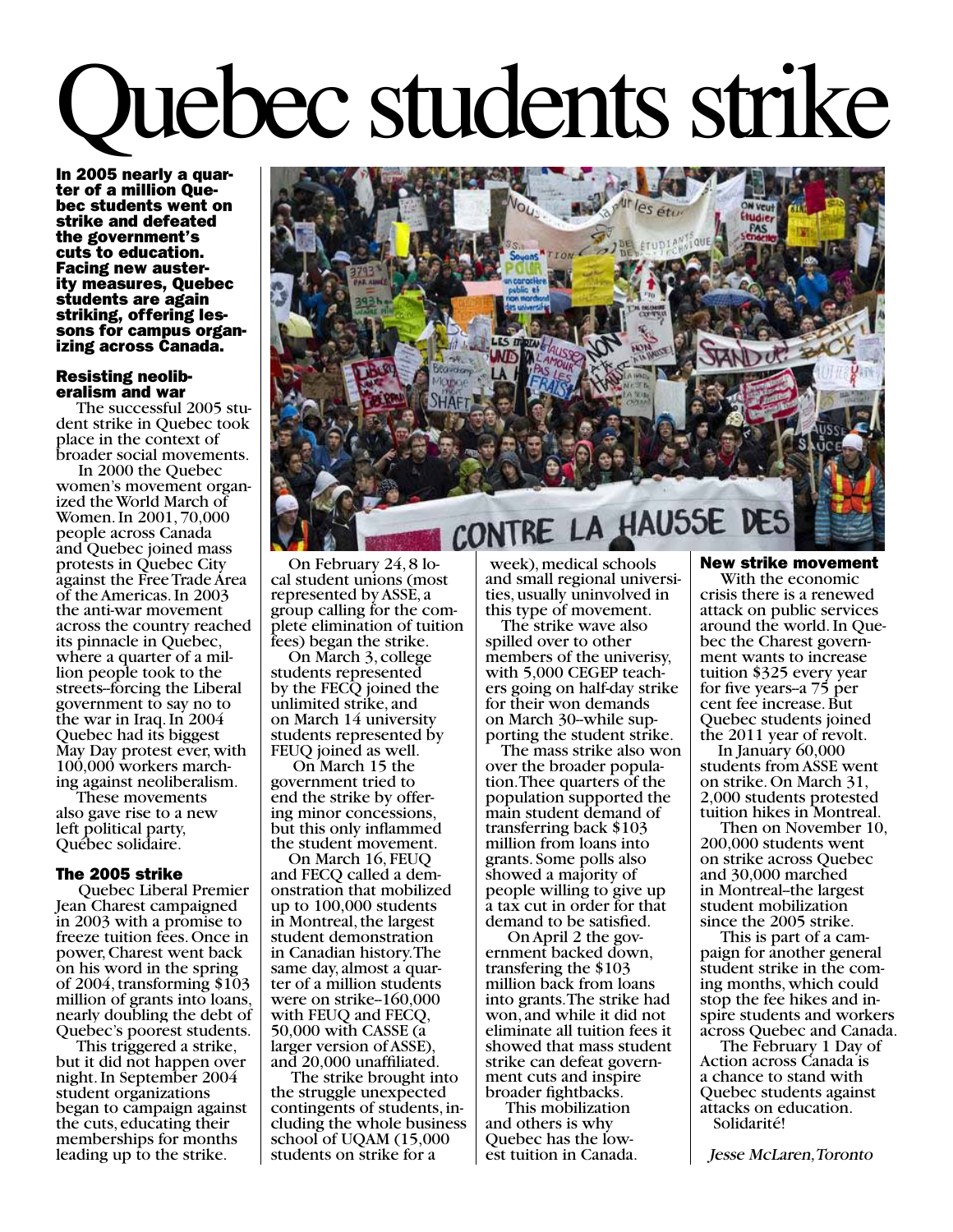## Movements for the planet, education and freedom

#### Thousands campaign against tar sands

After an intensive one month campaign by environmental organizations including ForestEthics and the Dogwood Initiative, a record number of people have registered to make oral statements to the panel that is reviewing the Enbridge pipeline proposal.

 The Enbridge Northern Gateway Project is a proposal to build a 1170 km long pipeline to ship tar sands synthetic oil from Alberta to a port in Northern BC. The proposed route will pass over 1000 salmon bearing streams and rivers, and will require over 200 oil tankers into and out of the port each year.

 Not only does the proposed pipeline route go through some of the most environmentally sensitive land in the west; this land is unceded First Nations Territory. Besides being an environmental crime, the pipeline would amount to theft of First Nations land. A coalition of over 130 aboriginal groups has promised to blockade the route, with the support of environmentalists and allies.

 The only way to prevent the environmental devastation that will come from spills along the pipeline route and along the coast is to stop the project before it starts.

 In an attempt to make the review panel see reason, a campaign was launched to get as much opposition as possible into the review process. As a result over 4000 people have registered to make oral statements to the review panel. This is by far the largest number in Canadian history. If the panel limits each speaker to five minutes each, meets five days a week, from nine to five with an hour for lunch and breaks, it will take them almost ten weeks just to hear the oral statements. They also have to hear from

registered intervenors, governments, and read all the written submissions.

 The next step in the campaign is to recruit people to put their opposition in writing and submit it as Letter of Comment to the panel. The deadline for letters is March 13 2012. Go to gatewaypanel. review-examen.gc.ca for all the official details, and contact ForestEthics www.forestethics.org for help in writing your letter.

Bradley Hughes, Vancouver

#### Support CUPE 3902

#### On 29 November, CUPE 3902--the union which represents teaching assistance at the University of Toronto--concluded one of the largest strike votes in the university's history.

 Members voted 91 per cent in favour of allowing the the Bargaining Team to call for a strike if need be. The union has been in negotiations since their contract expired on April 30.

 Funding for graduate students has stagnated in recent years and the quality of education at UofT is declining, the union says. Upper year graduate students are left to fend for themselves after the university eliminated the Doctoral Completion Grant in 2010.

 The union would like to restore this grant and ensure that their wages keep up with inflation. While the administration declines these demands, the top 100 administrators make an average salary of \$260,000 and gave themselves an 8.6 per cent raise last year.

 UofT's often praised tutorial system, which are supposed to provide an atmosphere where students can get help in small classrooms have grown too large, such that 42 per cent of tutorials have 50 or more students.

The union returned to the

bargaining table on 5 December. The employer did agree to some minor demands-such as paternity leave, transparency and easier access to the hiring process, and gender reassignment leave.

 However, they refused to discuss any of the major grievances the union brought up, such as upper year funding and tutorial sizes.

 CUPE 3902 also demanded that the employer provide guaranteed work for unfunded PhD students, increasing several grants to keep up with inflation, child care benefits, and pay equity between instructors and undergrad TAs, all of which were either refuted or watered down.

 The university intends to apply for conciliation, a process that will take until January to appoint a mediator from the Ministry of Labour to assist them on the bargaining table. If they cannot agree, then it becomes legal for the employer to lock out the workers or for the union to call for a strike.

 Like the issue of tutorial sizes, it's obvious that CUPE 3902 working conditions are students' learning conditions. If there's a lockout or strike it's crucial that students support their TAs on the picket lines.

Chris Bruno, Toronto

#### Arab Spring

#### Amidst economic crisis and the threat of Western intervention, the Arab Spring enters its second year continuing its demands for political freedom and socioeconomic iustice.

 The Arab Spring that inspired the world began on December 17, 2010 when a desperate young Tunisian fruit seller, Mohammed Bouazizi, set himself on fire. He sparked an uprising in Tunisia against political repression and economic austerity, and four weeks later

the repressive government that ruled for 23 years came to an end after a general strike.

 Tunisians participated in elections, but President Marzouki has called for an end to strikes and sit-ins, driving a wedge between political and economic aspirations, making the Tunisian revolution far from over.

 Inspired by Tunisia, on January 25, a series of mass protests in Egypt demanded the resignation of Mubarak's government. On February 9 mass strikes erupted, and on February 11, Mubarak stepped down and a military council was formed. But brutality has continued- banning strikes, killing Coptic Christians, and assaulting women protesters. But this was followed by a 10,000-strong march of women, showing the determination of the Egyptian revolution.

 As the largest opposition force to Mubarak, the Muslim Brotherhood received 40 per cent of the vote in recent elections, but have supported the military regime and called off strikes and demonstrations. Egyptian students and workers are continuing to organize, including independent trade unions striking for economic and political demands.

 The slogan "People demand the fall of the regime" united Arabs in Tunisia, Egypt, Libya, Yemen, Bahrain, Syria, and Saudi Arabia in 2011—producing a major challenge to Western imperialism. NATO used the pretext of bloodshed to launch a war in Libya, reducing the revolution to minor changes, and threatens to derail the revolt in Syria as well. On the other hand, the same Western powers are silent towards Yemen, Bahrain and Saudi Arabia. The hope for a continued Arab spring in 2012 lies with the people of the region themselves, and a halt to Western military intervention. Yusur Al-Bahrani, Toronto